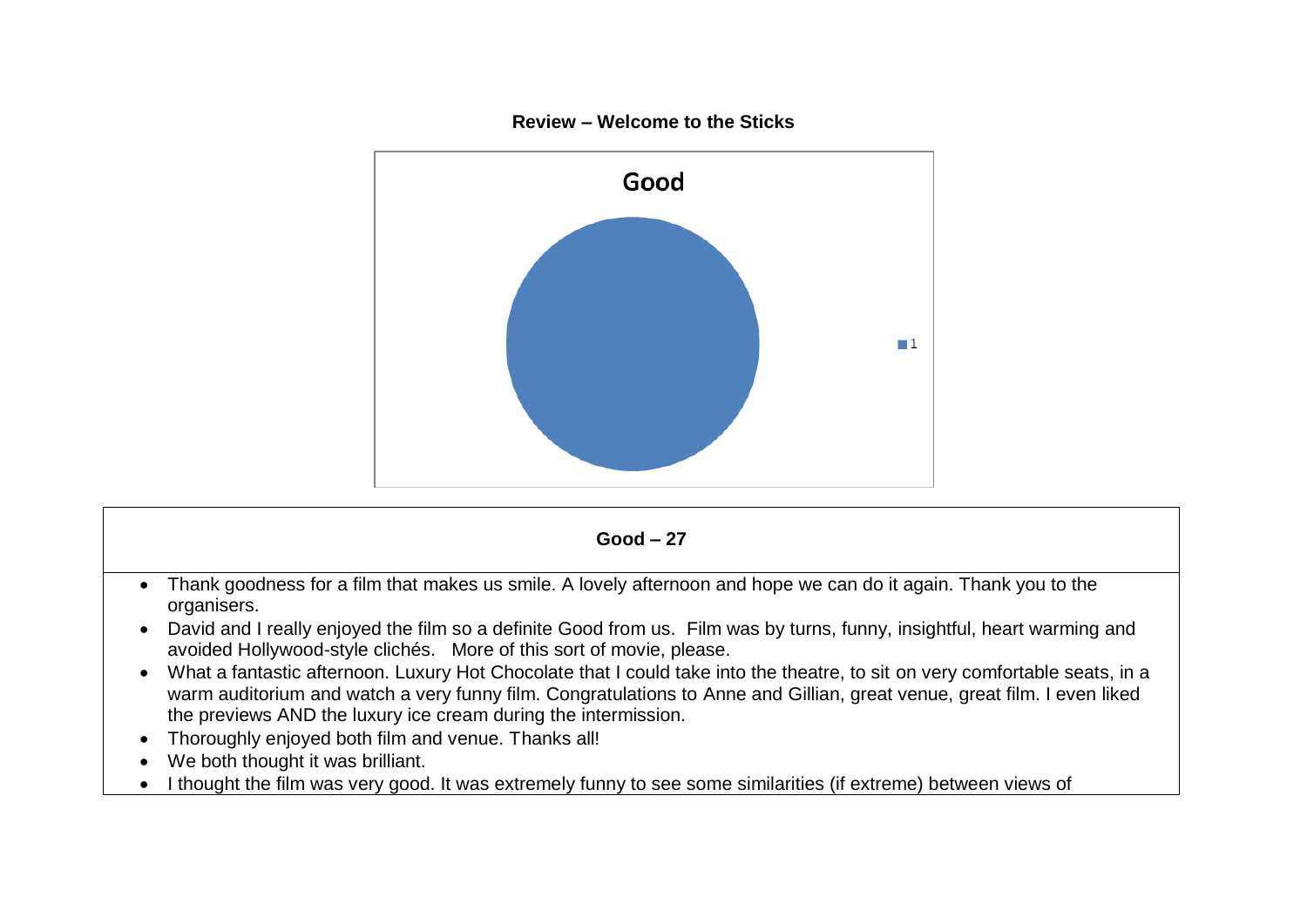northerners and southerners in the UK. Particularly as a southerner (Isle of Wight) who lived in the north (Manchester) for 11 years. I will recommend this to friends. I enjoyed visiting the Luxe Cinema for the first time and would want to go again.

- The film was brilliant, very funny and it was lovely to hear everyone else laughing out loud all the way through too. A different take on France, which opened our eyes to the 'divide', of which we were previously unaware, but it was treated in such a humorous way. We often go to the Luxe anyway, and it's one of our favourite cinema venues. Comfortable, good service, reasonable prices and very good sound quality, which is paramount. A very pleasant afternoon, thank you.
- The movie was daft but enjoyable. Let's have more foreign language films. The venue was good, the seats comfortable and the welcome very pleasant.
- Really enjoyed the film very clever use of subtitles to convey the hilarity and confusion caused by the 'alien' pronunciation and dialect! Perhaps I shouldn't have been surprised that in a country as vast as France, such ignorance might, just might exist. As with all good comedy, the element of truth made it lol funny. And the afternoon out at the Luxe was a nice change on a winter Sunday. It's not far to go, and it's great to support them. Maybe the Hollywood in Fakenham next?
- Would be happy to return to Luxe.
- Although not new to the Luxe I thought it was a delightful excursion to Wisbech and the film was charming to quote from elsewhere a 'pleasant Sunday afternoon'.
- I thought, bit of a one joke story. We both found it pretty funny, but I didn't think about it afterwards at all. Not surprisingly, very French. Our first time at the Luxe, which was much better than Good!
- Both thought it good. Very amusing film for a dull Sunday afternoon, but it also had a serious side about people's prejudices and the reality.
- Enjoyed location too.
- Thought the film was good and certainly a unique storyline though I find it amazing that the work is the best to come out of France! The first half was very funny and then I thought the second part descended into the farcical. Phillipe was excellent throughout. We enjoyed the Luxe experience ~ our first time there. Thanks go to the Club for arranging the event and especially to Anne and Gillian for all their email updates.
- Great to see another French film largely ignored in the U.K. Also really enjoyed The Luxe experience seemed to really suit a Sunday afternoon and would definitely like to do it again!
- Altogether a very nice Sunday afternoon.. Thanks for organising it.
- An enjoyable lightweight feel good movie. However I suspect I would not have given it much time had it not been a foreign language film. Very much enjoyed seeing a slightly different view of French culture. The subtitling was brilliant,